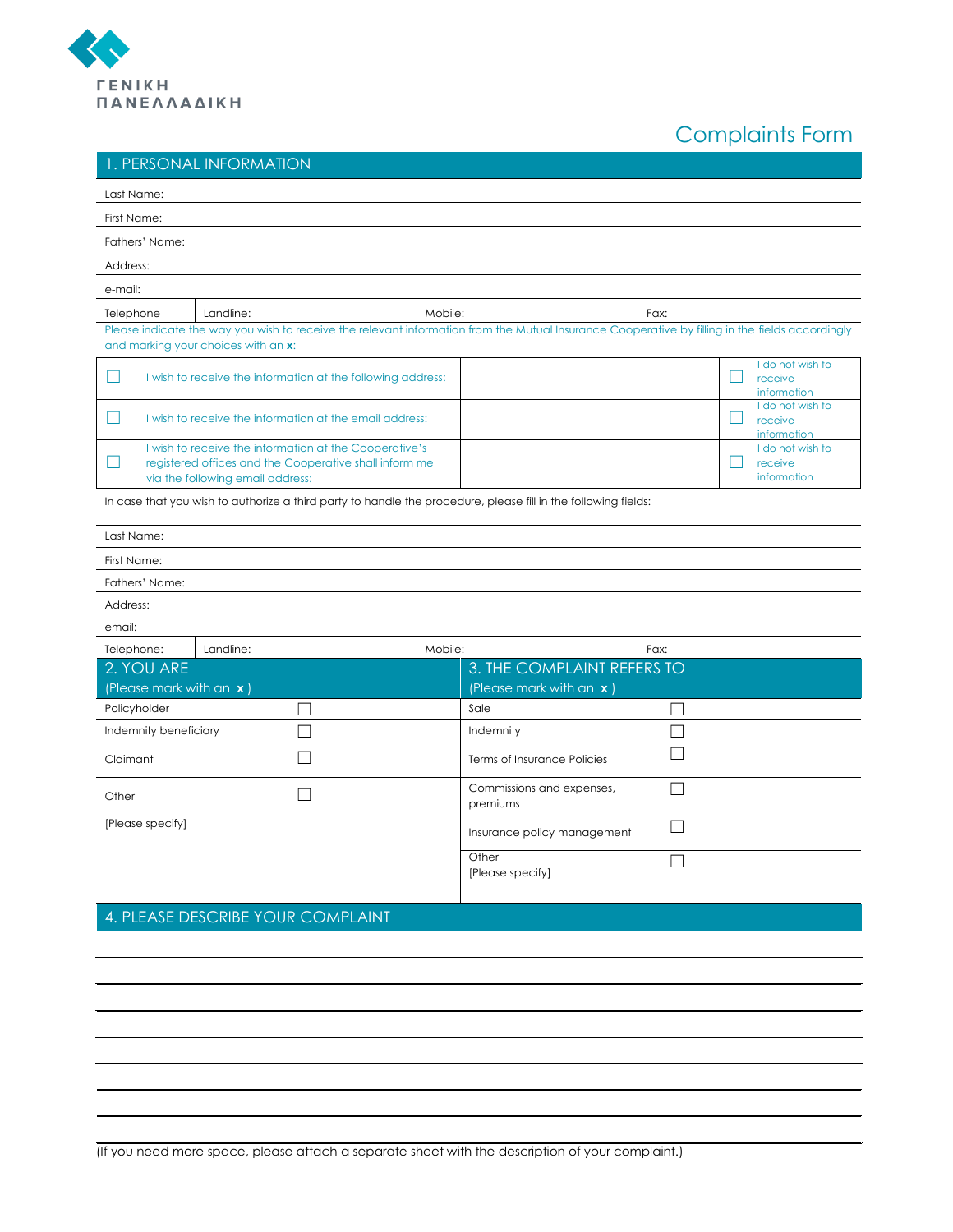

Complaint Form

## 5. PLEASE DESCRIBE THE ANTICIPATED RESULT

|                                                          | (If you need more space, please attach a separate sheet with the description of the anticipated result.)<br>6. HAVE YOU SUBMITTED A COMPLAINT BEFORE? |            |        |     |     |           |        |            |        |     |        |
|----------------------------------------------------------|-------------------------------------------------------------------------------------------------------------------------------------------------------|------------|--------|-----|-----|-----------|--------|------------|--------|-----|--------|
|                                                          | (Please mark with an x)                                                                                                                               |            |        |     |     |           |        |            |        |     |        |
| <b>NO</b>                                                | $\Box$                                                                                                                                                | <b>YES</b> | $\Box$ |     |     |           |        |            |        |     |        |
| IF YES,                                                  |                                                                                                                                                       |            |        |     |     |           |        |            |        |     |        |
| WHEN;                                                    |                                                                                                                                                       |            |        |     |     |           |        |            |        |     |        |
|                                                          | WHAT WAS THE RESULT;                                                                                                                                  |            |        |     |     |           |        |            |        |     |        |
|                                                          |                                                                                                                                                       |            |        |     |     |           |        |            |        |     |        |
|                                                          |                                                                                                                                                       |            |        |     |     |           |        |            |        |     |        |
|                                                          |                                                                                                                                                       |            |        |     |     |           |        |            |        |     |        |
|                                                          |                                                                                                                                                       |            |        |     |     |           |        |            |        |     |        |
|                                                          |                                                                                                                                                       |            |        |     |     |           |        |            |        |     |        |
|                                                          | WERE YOU SATISFIED;                                                                                                                                   |            |        |     |     |           |        |            |        |     |        |
|                                                          |                                                                                                                                                       |            |        |     |     |           |        |            |        |     |        |
|                                                          |                                                                                                                                                       |            |        |     |     |           |        |            |        |     |        |
|                                                          |                                                                                                                                                       |            |        |     |     |           |        |            |        |     |        |
|                                                          |                                                                                                                                                       |            |        |     |     |           |        |            |        |     |        |
|                                                          |                                                                                                                                                       |            |        |     |     |           |        |            |        |     |        |
|                                                          | 7. ARE THERE ANY SUPPORTING DOCUMENTS EXCEPT FOR THE PRESENT FORM?<br>(Please mark with an x)                                                         |            |        |     |     |           |        |            |        |     |        |
| <b>NO</b>                                                | $\Box$                                                                                                                                                | <b>YES</b> | $\Box$ |     |     |           |        |            |        |     |        |
|                                                          | IF YES, PLEASE SPECIFY BELOW                                                                                                                          |            |        |     |     |           |        |            |        |     |        |
| $\overline{1}$ .                                         | <b>AUTHORISATION (SEE SECTION 1)</b>                                                                                                                  |            |        |     |     |           |        | <b>NO</b>  | $\Box$ | YES | $\Box$ |
| 2.                                                       | <b>COMPLAINT DESCRIPTION (SEE SECTION 4)</b>                                                                                                          |            |        |     |     | <b>NO</b> | $\Box$ | <b>YES</b> | $\Box$ |     |        |
| 3.                                                       | ANTICIPATED RESULT DESCRIPTION (SEE SECTION 5)                                                                                                        |            |        |     |     | <b>NO</b> | $\Box$ | <b>YES</b> | $\Box$ |     |        |
| 4.                                                       | 8.                                                                                                                                                    |            |        |     |     |           |        |            |        |     |        |
| 5.                                                       |                                                                                                                                                       |            |        |     | 9.  |           |        |            |        |     |        |
| 6.                                                       |                                                                                                                                                       |            |        |     | 10. |           |        |            |        |     |        |
| 7.                                                       |                                                                                                                                                       |            |        | 11. |     |           |        |            |        |     |        |
| 8. DO YOU WISH TO PROVIDE US WITH ANY OTHER INFORMATION? |                                                                                                                                                       |            |        |     |     |           |        |            |        |     |        |
|                                                          |                                                                                                                                                       |            |        |     |     |           |        |            |        |     |        |
|                                                          |                                                                                                                                                       |            |        |     |     |           |        |            |        |     |        |
|                                                          |                                                                                                                                                       |            |        |     |     |           |        |            |        |     |        |
|                                                          |                                                                                                                                                       |            |        |     |     |           |        |            |        |     |        |